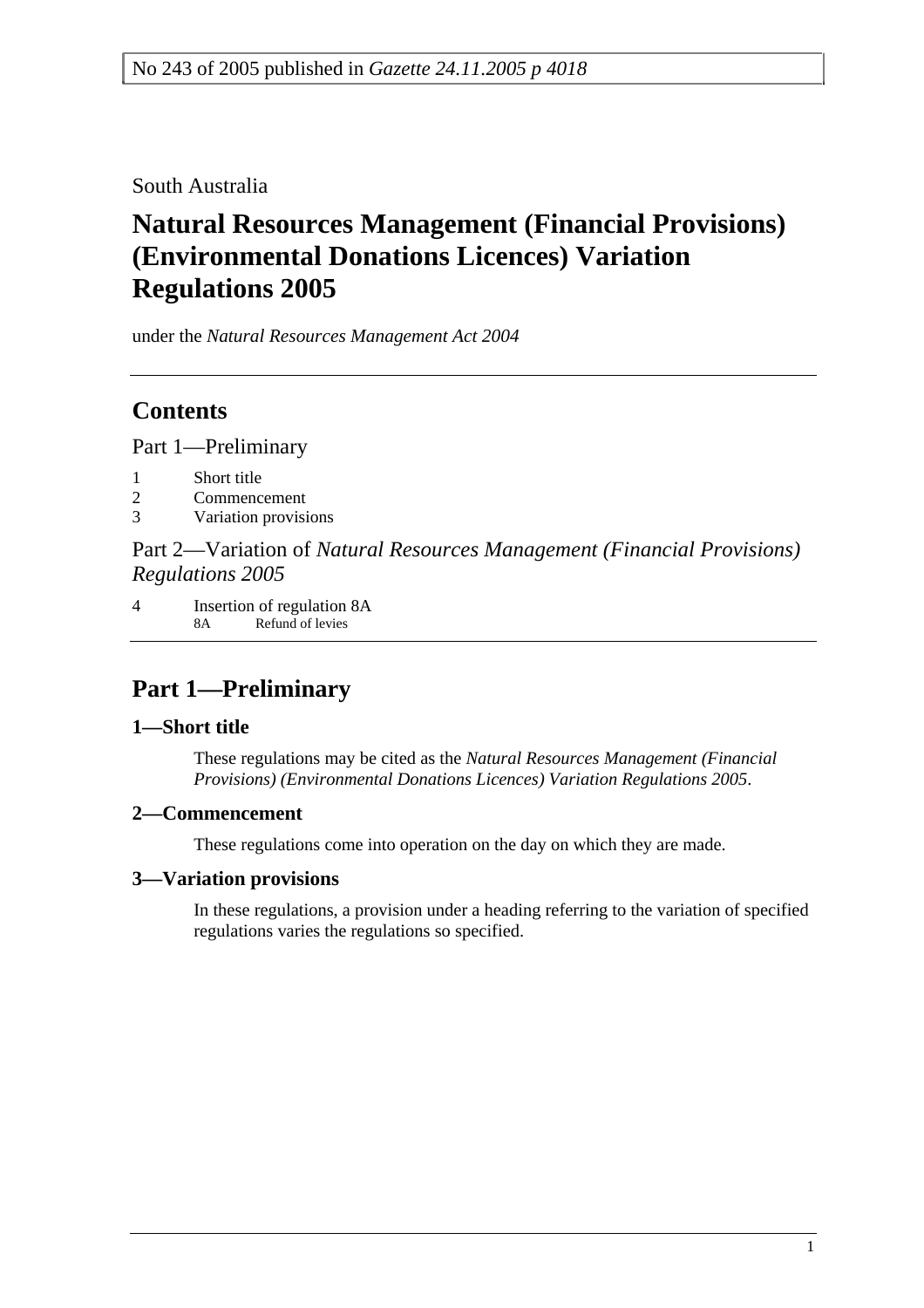# **Part 2—Variation of** *Natural Resources Management (Financial Provisions) Regulations 2005*

#### **4—Insertion of regulation 8A**

After regulation 8 insert:

#### **8A—Refund of levies**

(1) In this regulation—

*environmental donations licence* means an environmental donations licence under the *Natural Resources Management (General) Regulations 2005*;

*donation* means a gift for no consideration.

- (2) For the purposes of section 114 of the Act—
	- (a) the donation of the whole or a part of a water allocation of a water licence to the holder of an environmental donations licence (so that the allocation can be assigned to that licence); and
	- (b) the variation of the conditions endorsed on a water licence so that the licence will become an environmental donations licence,

are recognised as natural resources management practices on which an application for a refund of a water levy may be based.

- (3) The maximum proportion of a water levy that may be subject to a refund (the *eligible levy amount*) is equal to the proportion of the allocation donated, or within the ambit of the relevant condition, in the manner contemplated by subregulation (2).
- (4) The amount of any refund will be determined according to the following table:

| Date within the relevant financial<br>year on which the donation or<br>variation of conditions takes effect | Percentage of eligible levy amount<br>payable |
|-------------------------------------------------------------------------------------------------------------|-----------------------------------------------|
| $1$ July- $10$ July                                                                                         | 100                                           |
| 11 July-31 October                                                                                          | 75                                            |
| 1 November-31 January                                                                                       | 50                                            |
| 1 February-31 March                                                                                         | 25                                            |
| 1 April-30 June                                                                                             | 0                                             |

 (5) To avoid doubt, an application may be made under this regulation with respect to a water levy declared for the 2005/2006 financial year.